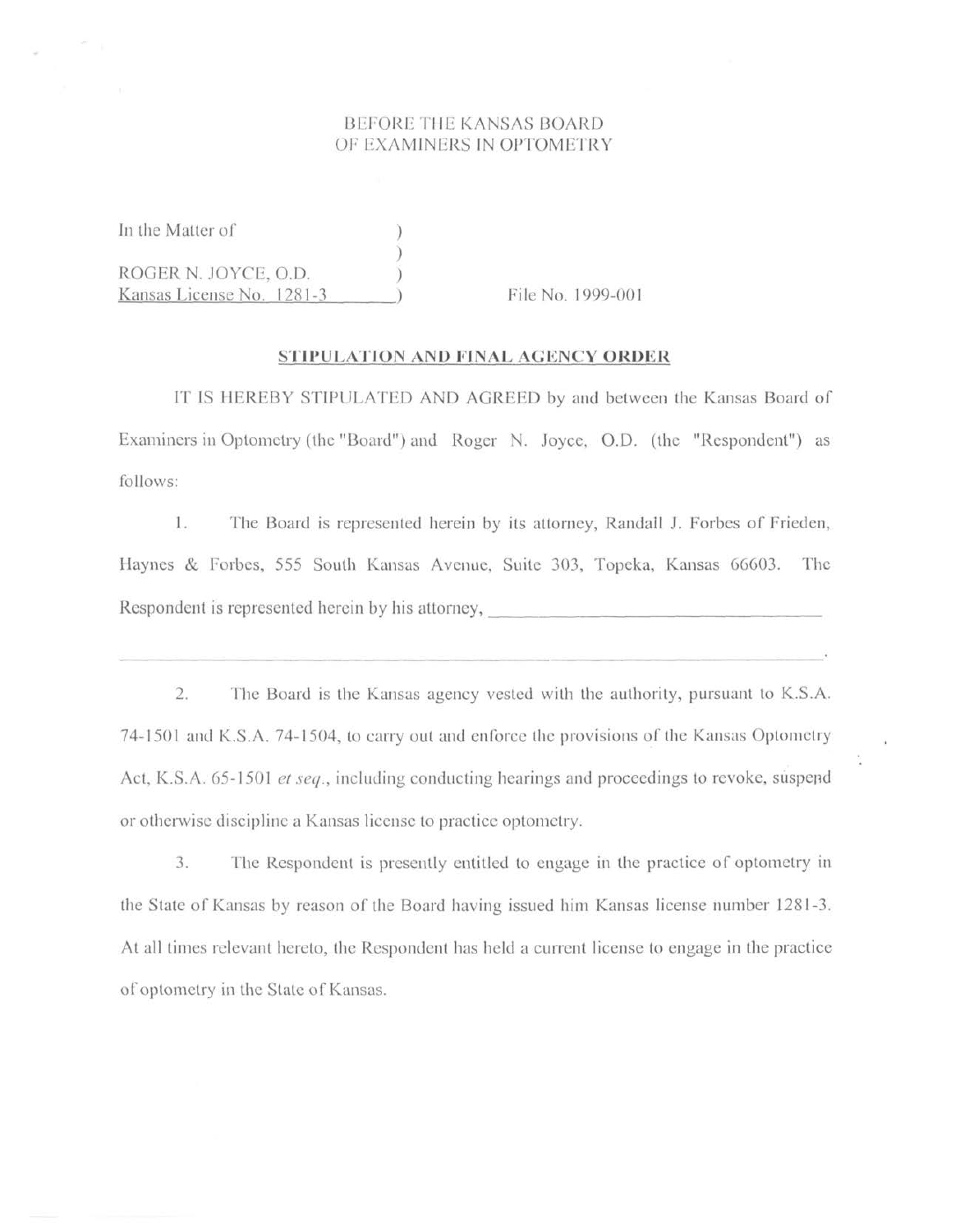4. The Board has received certain information, has investigated and has determined that there are reasonable grounds to believe that the Respondent has committed an act or acts in violation of the Kansas Optometry Act, K.S.A. 65-1501 et seq.

5. Respondent hereby admits and waives any further proof in this or any other proceeding before or initiated by the Board that the following facts arc true:

A. On two occasions while examining a minor patient to determine if a prescription for corrective lenses should be provided, Respondent failed to do coordination testing as required by K.A.R. 65-8-1 (4).

8. On two occasions, Respondent altered a patient's records to indicate the performance of coordination testing that was not performed.

The Board finds aml concludes that Respondent's conduct, as described above, is in violation of the Kansas Oplomclry Acl and is grounds for disciplinary action in the Stale of Kansas pursuant to K.S.A.  $65-1517(b)$  and K.S.A.  $65-1517(e)$  and (I).

6. The Board finds and the Respondent agrees that the following disposition is just and appropriate under the circumstances:

A. REFUND. Respondent shall cause all charges made for services rendered by him to Leila M. Densmore on April 22, 1997 and April 10, 1998 to be refunded within 10 days of the date of the entry of the Final Agency Order contemplated hereby.

B. SUSPENSION. Respondent hereby agrees and consents to the Board's entry of an order whereby his license to practice optometry in the State of Kansas is suspended for a period of sixty (60) days. The suspension shall not take effect if during a 12 month probation period beginning upon the entry of the final agency order contemplated hereby, the Respondent docs not commit any further act which would constitute a further violation of the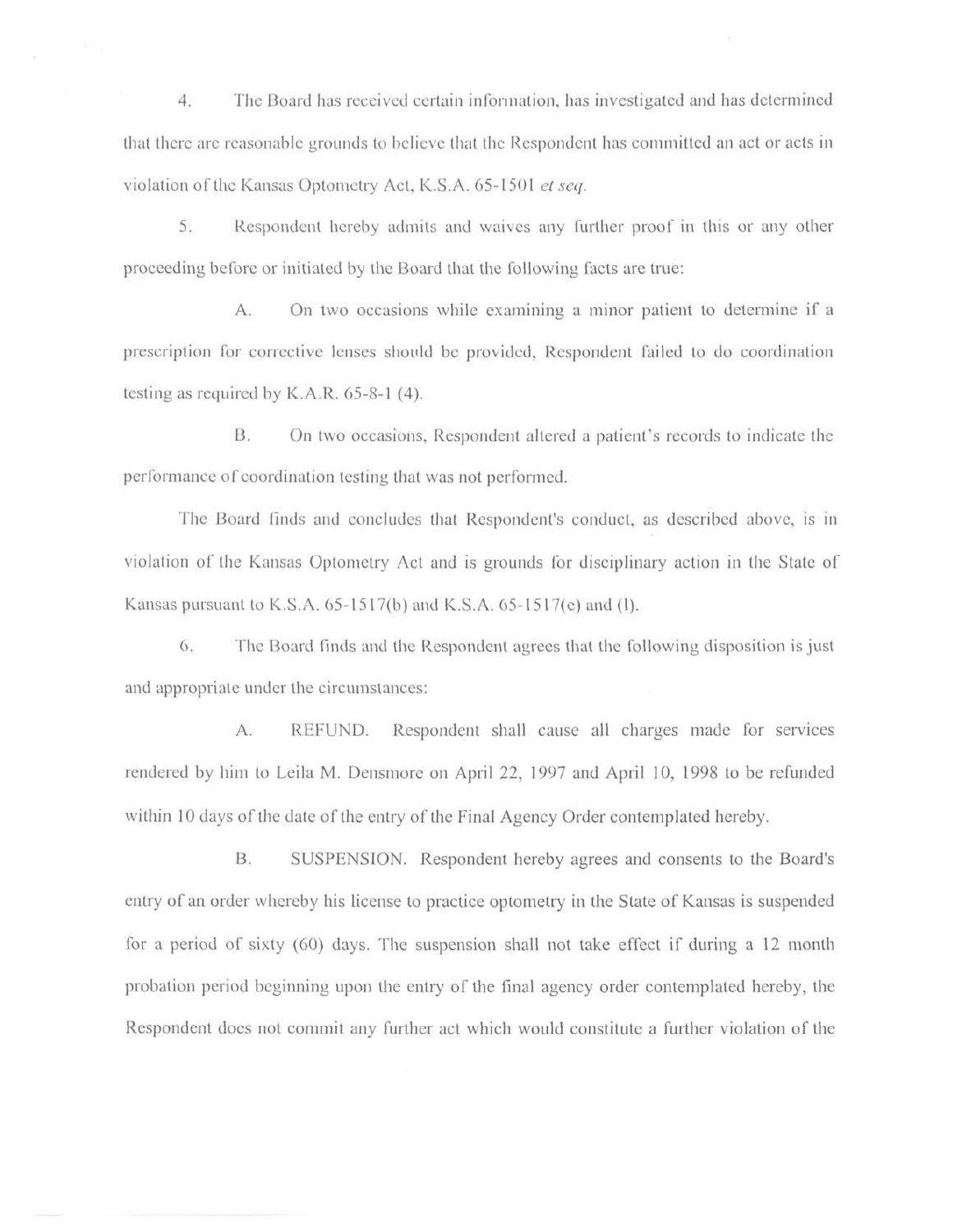Kansas Optometry Act or the Board's regulations. Ir respondent commits and act during the probation period which constitutes a violation of lhe Kansas Optometry Act or lhe Board's regulations or fails to meet any condition set out in this stipulation, the period of suspension shall begin and shall be in addition to any other discipline the Board may deem appropriate for the subsequent violation.

C. If respondent does not commit an act during the probation period which constitutes a violation of the Kansas Optometry Act or the Board's regulations and meets all the conditions set out in this stipulation, the suspension provided for herein shall never become effective.

D. OTHER REQUIREMENTS. Respondent acknowledges and agrees that as a condition of this Stipulation and Final Agency Order he must:

1. Comply fully with this Stipulation and Final Agency Order;

2. Comply fully with the Kansas Optometry Act, the Board's rules and regulations and all state and federal laws relating to Kansas optometrists;

8. Respondent agrees that all information in the possession of the Board or its attorney regarding the complaint which led to this disciplinary action, the investigation of the complaint and all information discovered during the pendency of the disciplinary action may be disclosed to and considered by the Board as part of the presentation and consideration of the proposal of settlement in the form of this Stipulation and Final Agency Order and the Final Order provided for herein, with or without the presence of the Respondent or his attorney. In the event that this Stipulation and Final Agency Order and the Final Order provided for herein are not accepted and approved by the Board, the Respondent further waives any objection to the Board members' consideration of this Stipulation and Final Agency Order or the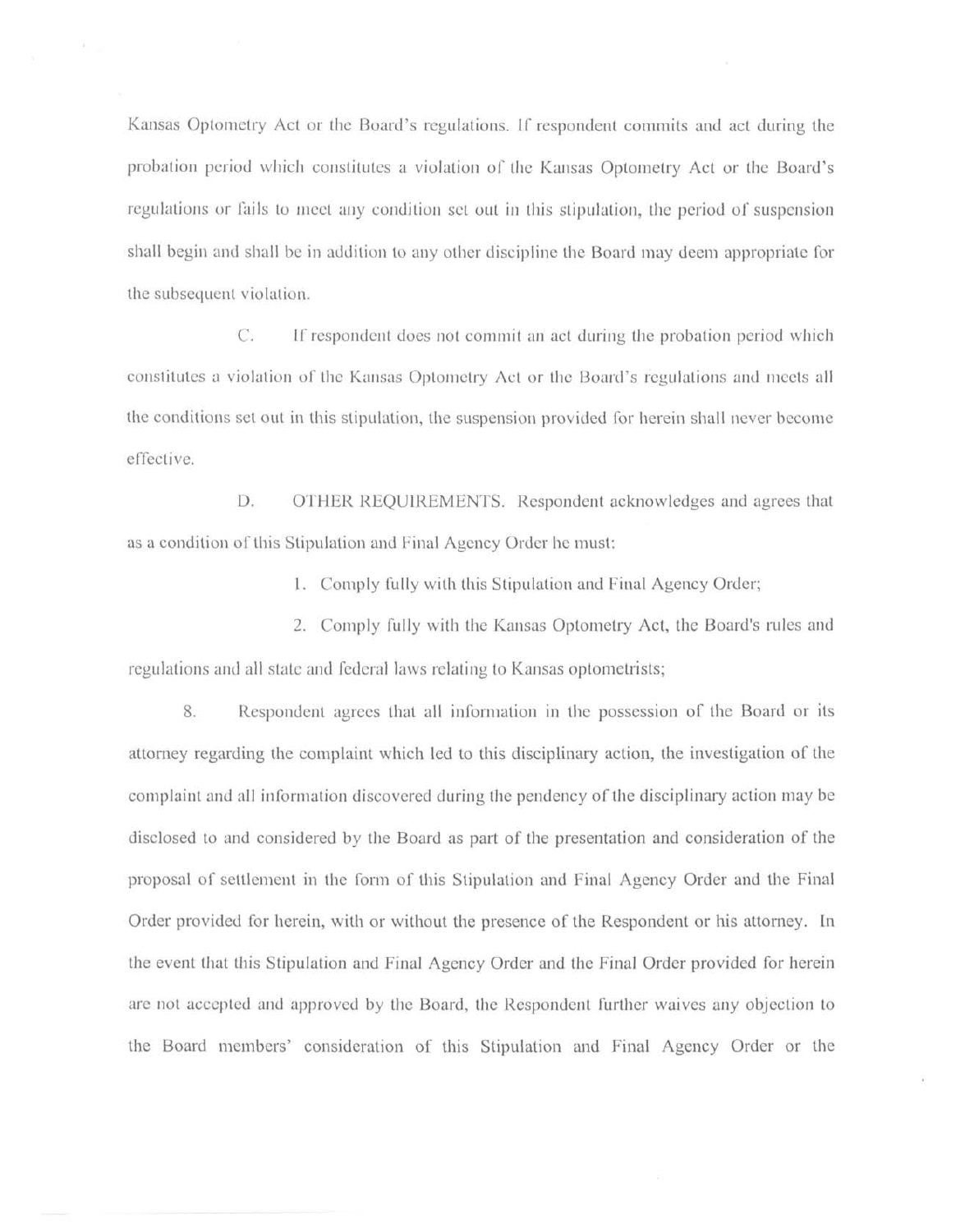information mentioned in the preceding sentence and further agrees to waive any claim of due process violation or the right to seek the disqualification of any Board member as a result of the Board member's consideration of said document and information.

9. The stipulations contained herein shall not become binding until this Stipulation and Final Agency Action is approved by the Board and the Final Order provided for herein is entered by the Board. The Respondent acknowledges that the approval of the Board's attorney shall not constitute the approval of the Board or bind the Board to approve this Stipulation and Final Agency Action or the Final Order provided for herein.

10. The Respondent agrees that this Stipulation and Final Agency Order is in conformance with Kansas and federal law and the Board has jurisdiction to enter into it and enter the Final Order provided for herein. The Respondent further agrees that the Kansas Optometry Act, K.S.A.  $65-1501$  *et seq.* is constitutional on its face and as applied in this case.

11. This stipulation constitutes the entire agreement of the parties and may only be modified by a subsequent writing signed by them. The agreement shall be interpreted in accordance with the laws of the State of Kansas.

12. The Respondent acknowledges that he has the following rights:

A. To have formal notice of charges served upon him;

B. To file a response to the charges;

C. To have notice of and participate in a formal adjudicative hearing with the Board making specific findings of facts and conclusions of law based only upon evidence admitted at such hearing.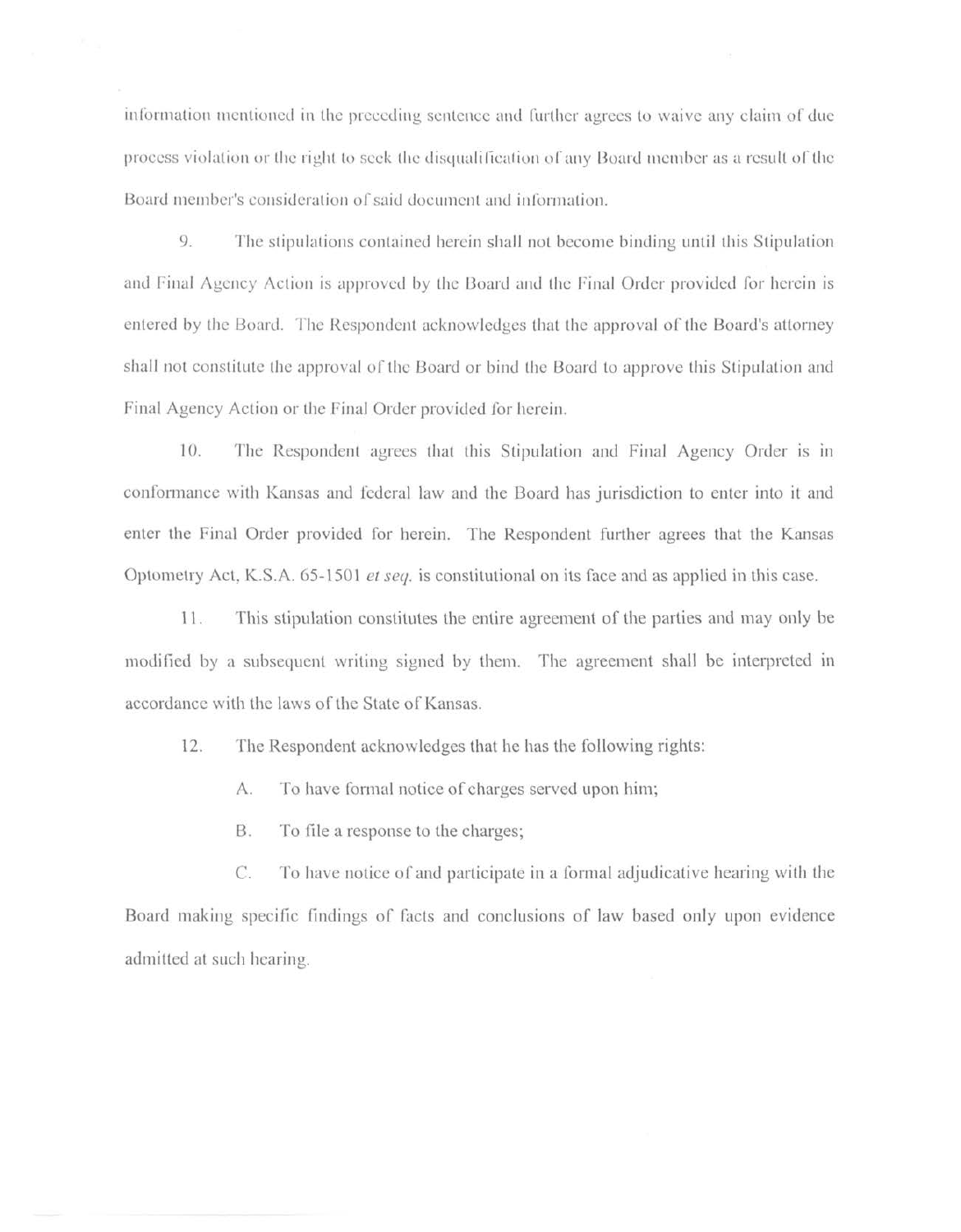D. To take advantage of all applicable provisions of the Kansas Administrative Procedures Act and the Act for Judicial Review and Civil Enforcement of Agency Action.

The Respondent freely waives these rights and acknowledges that said waiver is made voluntarily and in consideration or the Board's limiting the disciplinary action taken against him to those provided for herein. The Respondent further waives the right to seek reconsideration or appeal or otherwise contest this Stipulation and Final Agency Order and the Final Order provided for herein.

13. The Respondent acknowledges that he enters into this Stipulation and Final Agency Order freely and voluntarily after consultation with counsel of his choosing. The Respondent further acknowledges that he has read this Stipulation and Final Agency order in its entirety, that he understands its legal consequences and that he agrees that none of its terms arc unconscionable, arbitrary or capricious.

14. Time is of the essence to this Stipulation and Final Agency Order. Respondent acknowledged and agrees that any violation of this Stipulation and Final Agency Order shall constitute a willful violation of a lawful Board order and grounds for further disciplinary action against him. The pendency of any disciplinary action arising out of an alleged violation of this Stipulation and Final Agency Order shall not affect the obligation of Respondent to comply with all terms and conditions of this Stipulation and Final Agency Order.

15. This Stipulation and Final Agency Order constitutes the entire and final agreement of the parties. In the event any provision of this Stipulation and Final Agency Order is deemed invalid or unenforceable by a court of competent jurisdiction, it shall be severed and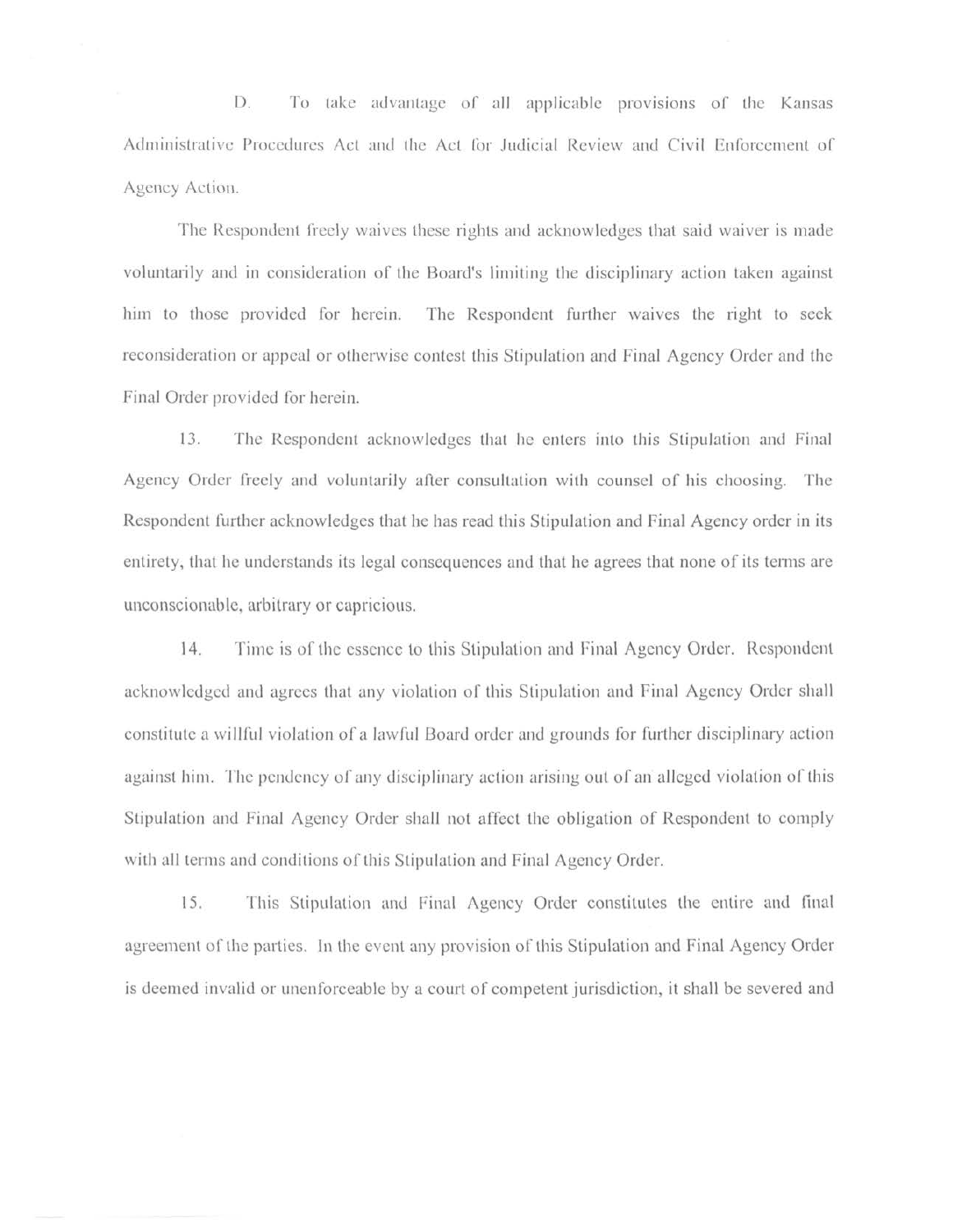the remaining provisions of this Stipulation and Final Agency Order shall be given full force and effect.

16. Upon execution by al! parties, this Stipulation and Final Agency Order shall be a public record in the custody of the Board.

17. This Stipulation aml Final Agency Order shall become effective on the day it is approved, accepted and made an order of the Board by way of signature of the Board's authorized representative.

18. The Respondent acknowledges that he has been advised by the Board that he would have the right within 15 days after service of the Final Order provided for herein to file a petition for reconsideration with the Board and the right within 30 days after service of the Final Order provided for herein to file a petition for judicial review in the District Court of Shawnee County, Kansas in accordance with the Kansas Act for Judicial Review and Civil Enforcement of Agency Actions, K.S.A. 77-60 I *et seq.* and to serve such a petition for judicial review on the Kansas Board of Examiners Jn Optometry by serving Sharon Green, Secretary. The Respondent hereby waives those rights.

AGREED AND ACCEPTED BY:

OYCE. O.D.

 $3 - 24 - 00$ Date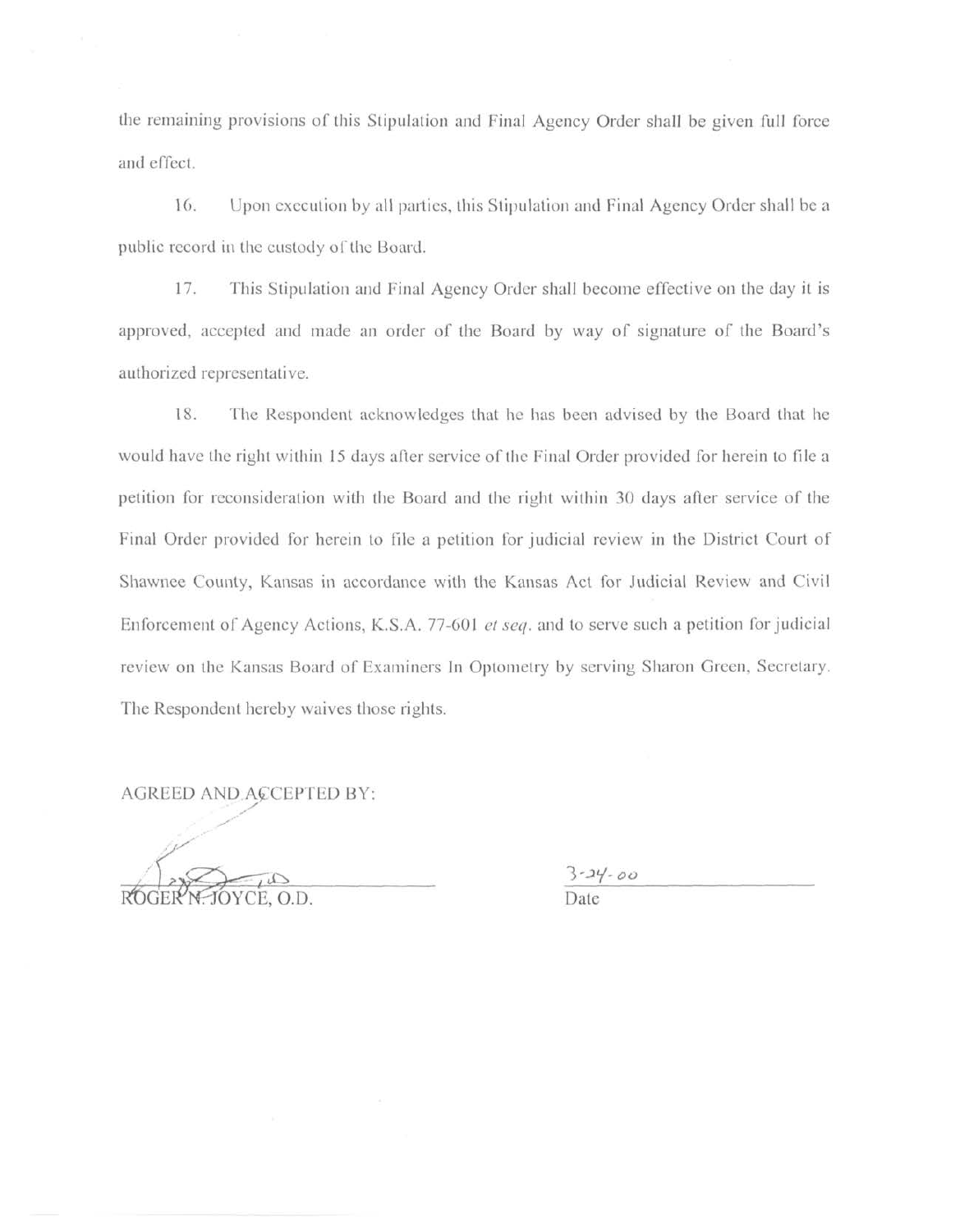# APPROVED BY:

Respondent's Attorney's Name & Address

 $q_{\mathcal{I}}$ 

Randall J. Forbes, #09089 FRIEDEN, HAYNES & FORBES 555 S. Kansas Avenue, Suite 303 Topeka, KS 66603 (785) 232-7266

Date

 $\mathcal{Z}$  $a_7/20$ 

X.

Date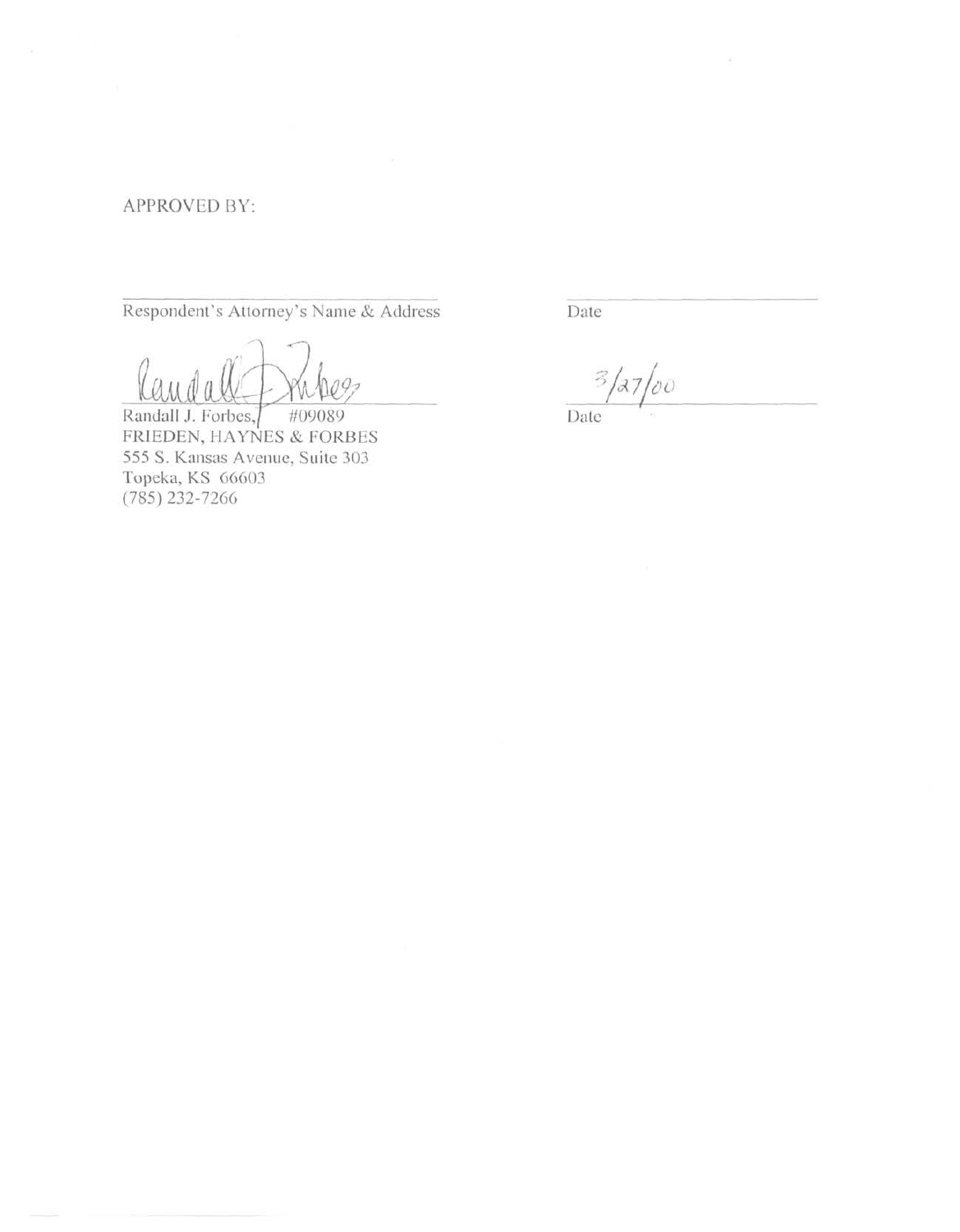## BEFORE THE KANSAS BOARD OF EXAMINERS IN OPTOMETRY

In the Matter of ROGER N. JOYCE, O.D. Kansas License No. 1281-3

File No. 1999-001

### **FINAL ORDER**

Upon motion duly made, seconded and passed, the Kansas Board of Examiners In Optometry (the "Board") approves and accepts the within Stipulation and Final Agency Order and incorporates the provisions thereof as the Final Order of the Board.

ENTERED AND EFFECTIVE this  $26h$  day of  $A \rho c$   $\rightarrow$  2000.

**KANSAS BOARD OF EXAMINERS IN OPTOMETRY** 

By:

President